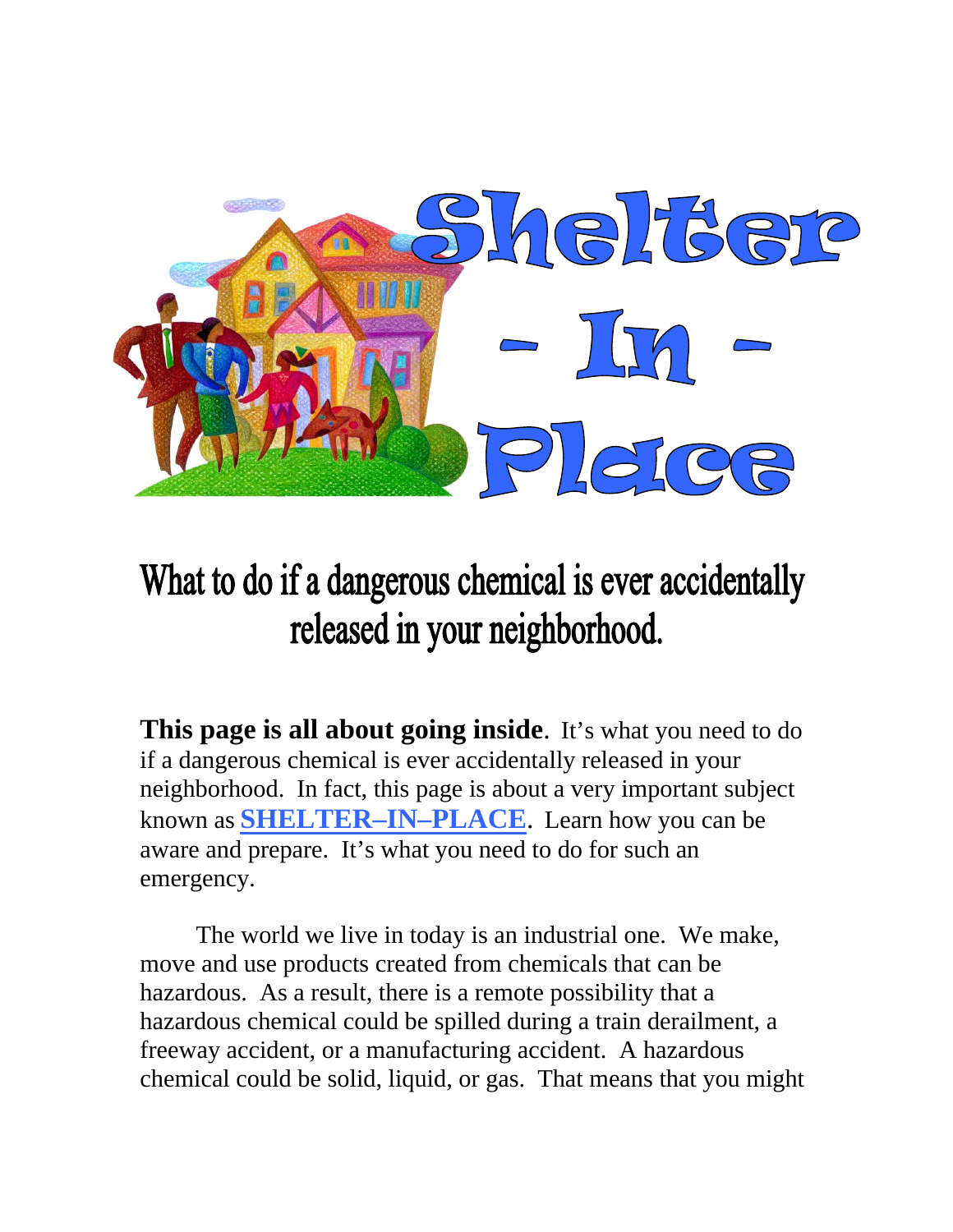not be able to see or smell anything, and that can be quite dangerous. How do you tell if there is a hazardous chemical emergency? Most often, you will be notified by the local authorities. **You should take action if you notice any of the following:** 

#### **An unusual smell or sound, such as an explosion Visible smoke, fire or a vapor cloud Skin or eye irritation Breathing difficulty**

### **How to Shelter in Place**.

 If a hazardous chemical emergency occurs in your neighborhood, the most important thing to remember is to take action quickly. During a hazardous chemical emergency you should go inside and stay put. You can use your entire house or only a few rooms. Make sure you choose an area that has a telephone, water, toilet, and some place you can seal off easily. A bedroom is an excellent choice.

## **Be Aware and Prepare**

 Create an emergency plan just like you do in the event of a fire, earthquake, or any other kind of emergency. Include in the plan the steps you will take to protect yourself and your family.

 Make a checklist of what needs to be done. Next assign tasks. Each person in the family should have a job for which they are capable of and responsible for.

 Add to the emergency kit you may already have. Inside keep an updated emergency phone list that includes the phone numbers for a doctor, closest emergency room, police, and fire. Also note the locate TV channels and radio stations with frequent news broadcasts.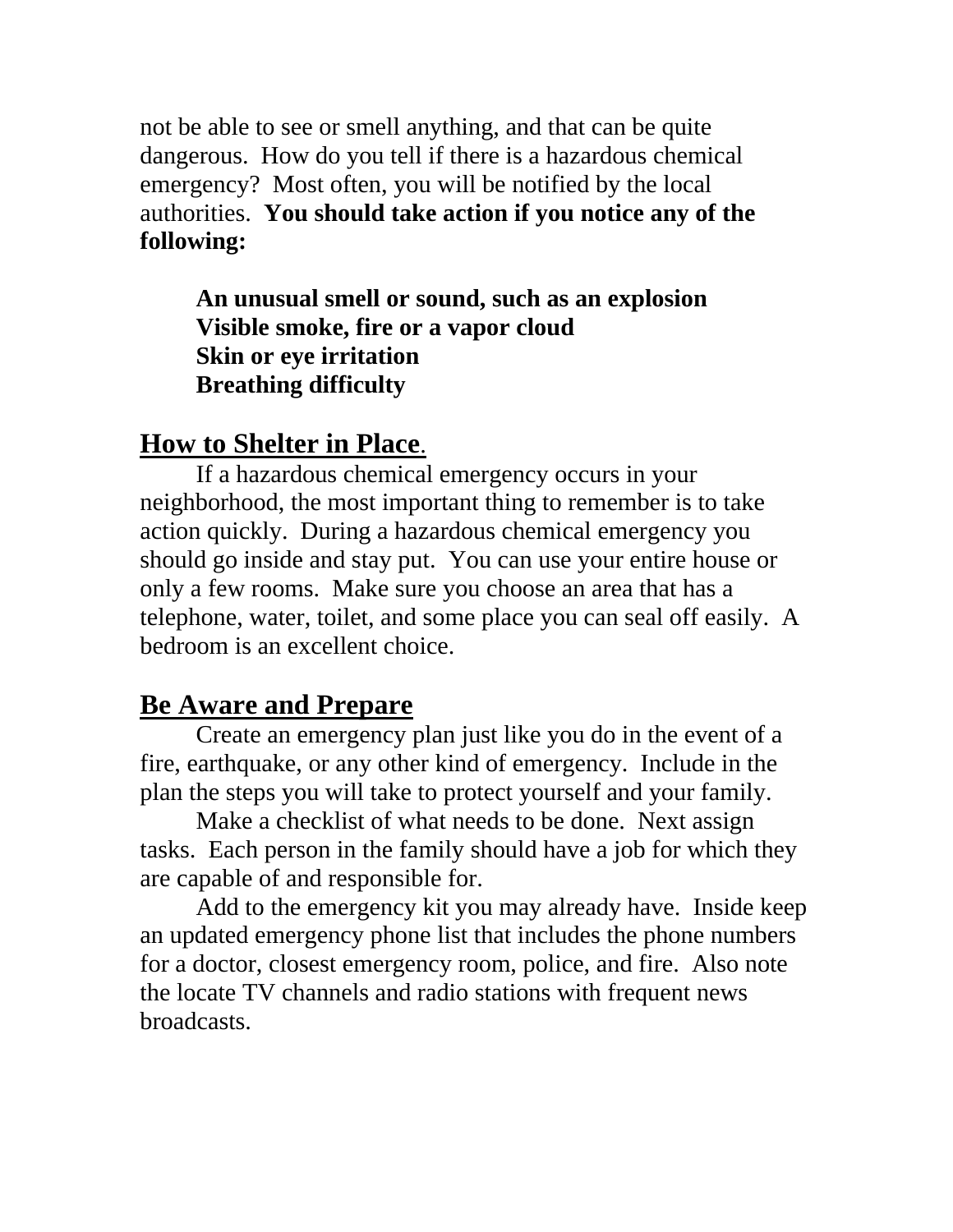**Make sure your emergency kit includes the following:** 

- **Two rolls of duct tape**
- **Scissors**
- **Towels**
- **Drinking water**
- **Toilet supplies and any necessary medications**
- **Portable battery operated radio**
- **Flashlight**
- **Extra batteries**
- **Your checklist**

#### **Store your emergency kit in a place you can get to quickly and easily. Then rehearse by having emergency drills.**

 So far you've received information to help you prepare for a hazardous chemical emergency. Now let's turn our attention to what to do in the remote chance such an emergency happens in you r neighborhood.

**First, take action.** Immediately go inside. **Then** shut off heaters and air conditioners. After all, you do not want the outside air to be pulled into your house. Additionally, make sure all fireplace dampers are closed. **Go to** the area you've chosen as your Shelter-in-Place. Close all doors, windows, vents, and any other openings to the outside. Insure that all the openings are sealed air tight with duct tape or wet towels. If you think chemicals are still leaking into your home, cover your nose and mouth with a wet cloth. **Next**, tune into your local news radio or TV station to learn more about the emergency. **Do not leave unless you are asked to do so**.

 During any emergency it is important to stay off the phone. Do not tie up regular or cellular phone lines needed by the fire, police, or sheriff departments.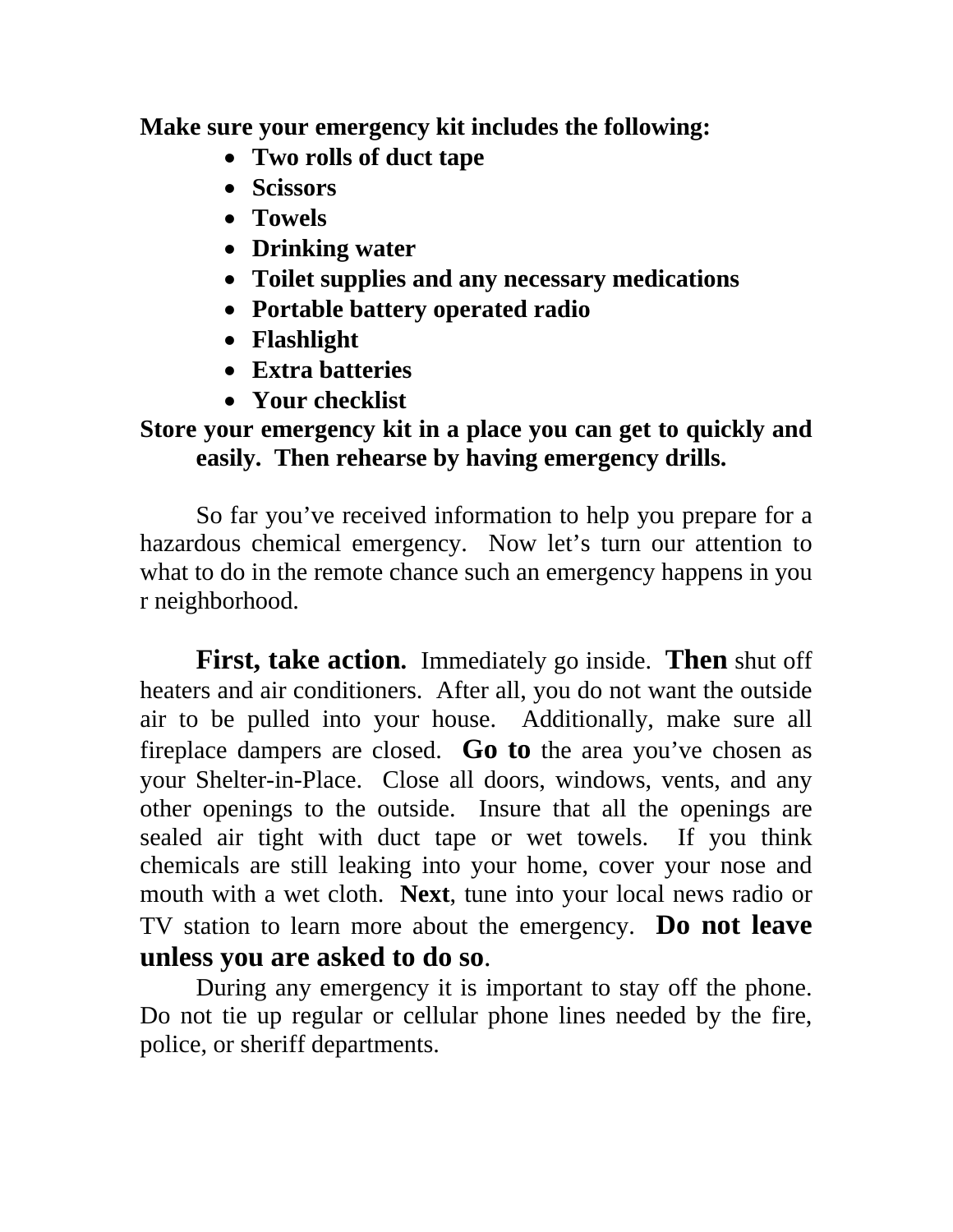**Only call 911 if there is an injury or other immediate emergency.** Do not call 911 for information on the status of the emergency. The best things you can do is stay put and listen to the radio and TV as the spill or release is monitored by local officials.

**If an evacuation is necessary**, in most cases your local fire department or law enforcement agency will contact you with complete instructions on what to do. **When the emergency is over**, the fire department will issue an **"All Clear"**. At that time, you can open windows and doors to let in fresh air and move your family outside.

## **What to do if you are not at home?**

 If you are not at home and a hazardous chemical emergency should occur, follow the same steps that are appropriate to take Shelter-in-Place. **Follow them at your office, a shopping mall or at a school.** 

 Even if you are in your car, just make sure you have all outside vents, windows and doors closed when you Shelter-in-Place in your vehicle. **Never** attempt to drive through a gas cloud. Turn on your radio to listen to further instructions.

**If you are outside when you detect an emergency**, cover your nose and mouth with a handkerchief or cloth. Remember that the chemical is moving with the wind. **Don't** walk into it or with it. You should move crosswind with the wind at your side. Find shelter as soon as possible. Go inside, stay inside, and follow the Shelter-in-Place procedure.

 Whether it's a fire, earthquake, or hazardous chemical emergency, we all hope these disasters do not happen. Unfortunately, they sometimes do. What is important is that we all be aware and prepared.